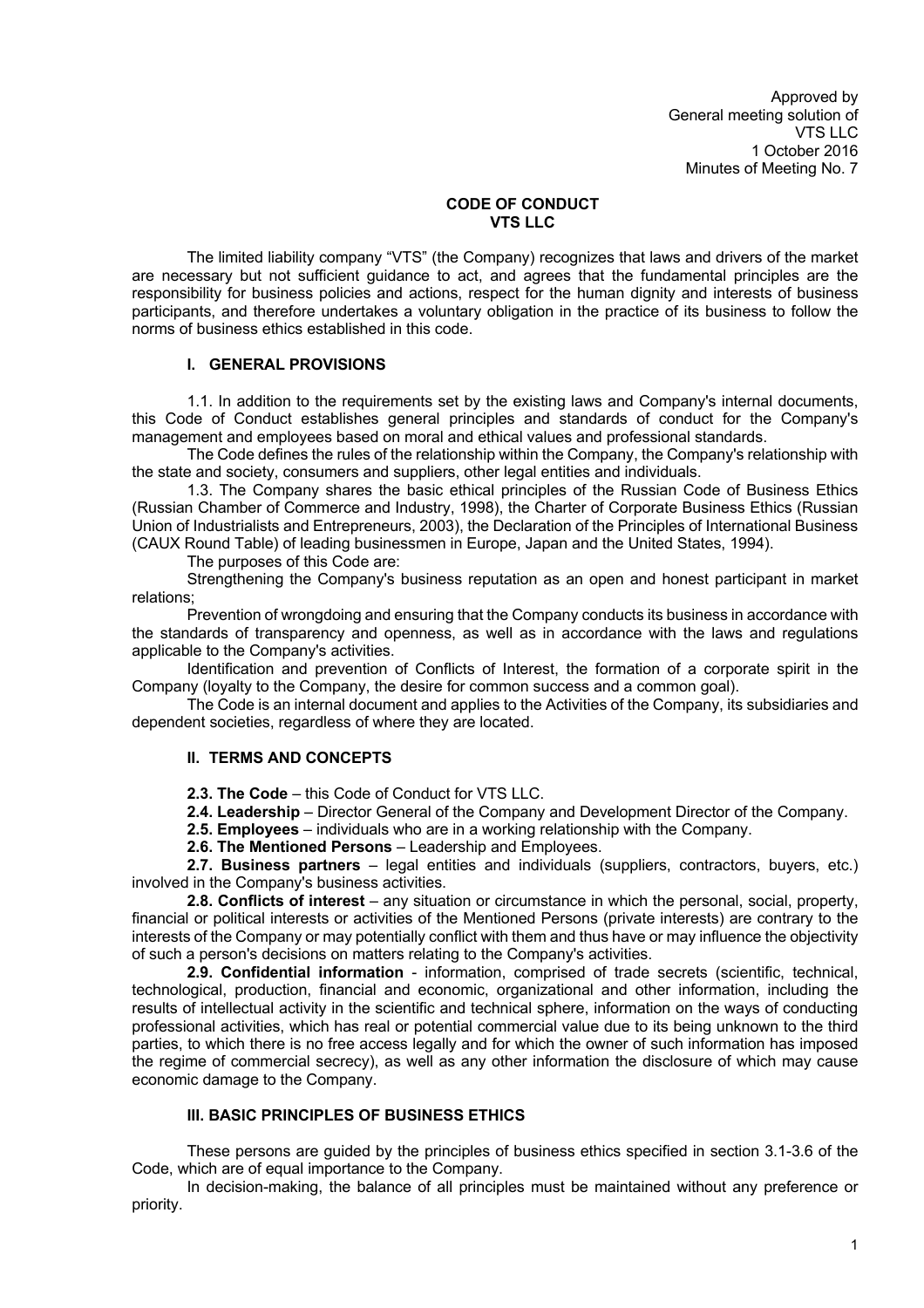## **3.1. Compliance with laws and regulations.**

The Company faithfully complies with the requirements of the laws, rules and standards governing the Company's activities, including obtaining all permits and licenses necessary to conduct operations.

The Company strives to be guided by the real meaning of the law and to avoid applying various interpretations that do not correspond to the spirit of the law, does not use formal procedures to achieve goals incompatible with the norms of corporate ethics.

### **3.2. Honesty, openness, decency, reliability.**

The Company adheres to the principles of fair and open business and implements these guidelines by conducting open dialogue with stakeholders and implementing the best principles of corporate governance.

The Company strives to honestly and consistently fulfill contractual obligations, respects its competitors and does not resort to illegal forms of competition.

The Company cares about maintaining both its own business reputation and the reputation of Russian business in general and avoids participating in the dissemination of false and unverified information.

## **3.3. Respect for property rights.**

The Company promotes strengthening the foundations of the institution of property, seeks to balance mutual benefits in transactions and prevent cases of illegal use of other people's property (including intellectual) and copyright infringements.

## **3.4. Social responsibility.**

The Company advocates human rights initiatives, and pursues policies and activities aimed at supporting educational, cultural, sports and social projects.

## **3.5. Professionalism and competence.**

The Company ensures the high quality of goods and services produced, strives to make professional decisions in the implementation of its activities, requires the Guide and Employees to exercise the authority and performance of their duties in accordance with the level of competence required for the position.

#### **3.6. Respect for employees' rights and equal opportunities.**

The Company respects the fundamental rights and freedoms of employees, treats all employees with trust, provides equal opportunities and does not allow the possibility of persecution of employees on the basis of sexual, racial, national origin, or on any other basis.

## **IV. STANDARDS OF BUSINESS ETHICS**

The standards of business ethics set out in this section of the Code are a set of standards of conduct and recommendations to determine the model of effective behavior in complex non-standard situations arising in the process of the Company's activities and to help to make the right decision responsibly and professionally.

## **4.1. Relationship at VTS LLC.**

The Company's development is ensured by the implementation of the best principles and standards of corporate governance and personnel management.

The Company believes that high standards of corporate governance are necessary to maintain the holistic and efficient functioning of the business and are the basis of socially responsible management of the Company, which allows to increase its value.

## **4.1.1. Relations in the Company.**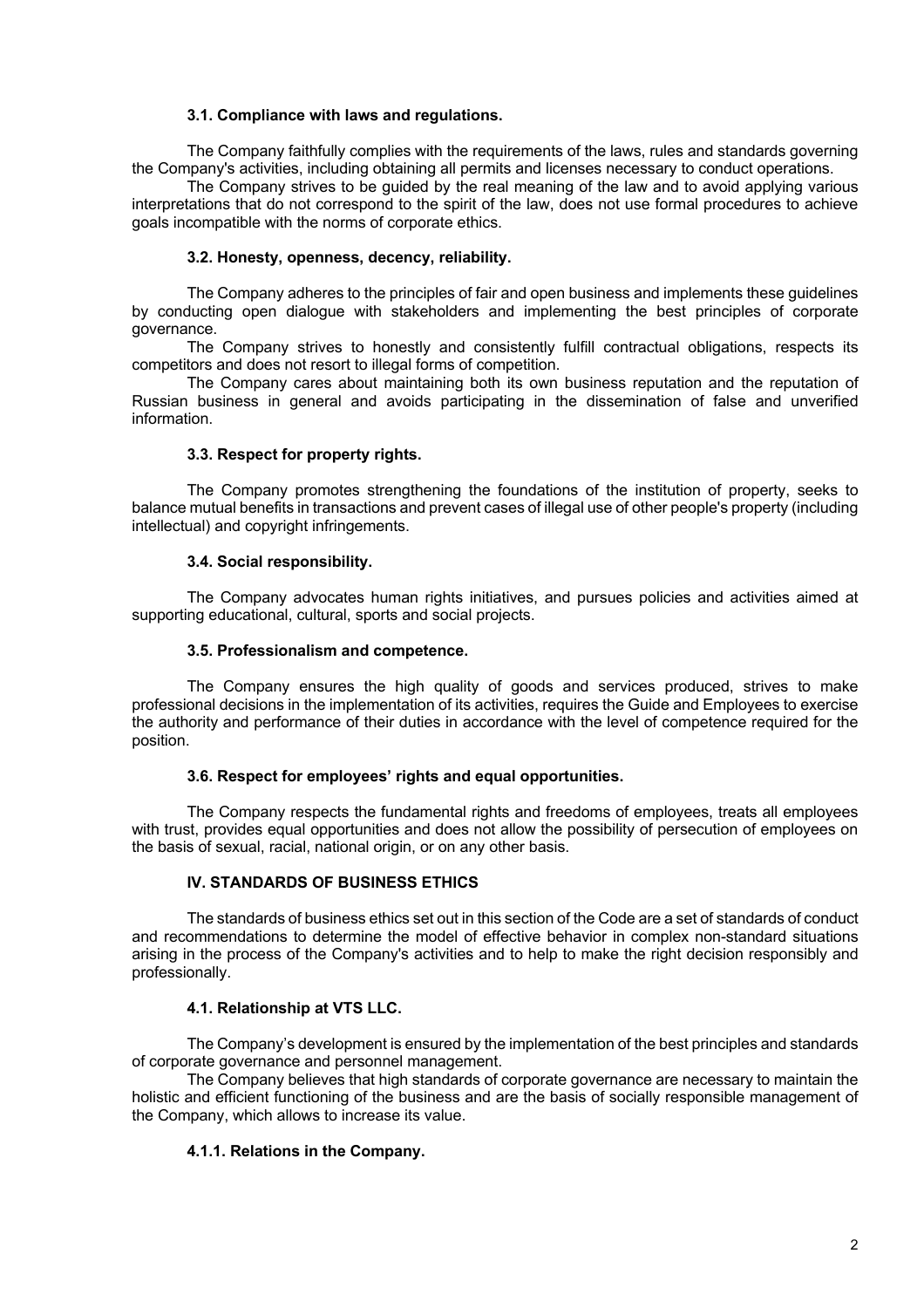Relations in the Company are built on the basis of mutual responsibility, respect for the individual and focus on the result, and are aimed at successfully solving professional problems and supporting constructive relationships in the team.

The mutual responsibility means that the Company, the Leadership and the Employees share common basic principles and beliefs and faithfully fulfill their responsibilities towards each other.

## **4.1.1.1. The Company's Obligations towards Employees:**

The Company employs in strict accordance with the requirements of the law, which excludes any discrimination, restrictions in employment rights and freedoms, or the presentation of any advantages not related to the business qualities of a candidate for a vacant position;

The Company complies with the labour laws of the Russian Federation and the laws of the states in which it operates, provides stable and decent wages and its timely payment, and provides workers with social security in accordance with the order and volume provided by the Local Regulations of the Company;

The Company creates the conditions for employees to perform their duties properly and ensures an adequate level of occupational health and safety;

The Company encourages the development of leadership skills and encourages workers to develop themselves, improve professional competence, creating the necessary conditions for training, retraining and training;

The Company ensures the confidentiality of the personal data and processes such data in strict accordance with the requirements of the law;

The Company maintains an atmosphere of cooperation, mutual understanding and stability in the team.

#### **4.1.1.2. Employees are required to:**

Perform their duties in good faith, to actively participate in the Activities of the Company and to be personally responsible for failure to perform their tasks;

Comply with the requirements of laws and other regulations of the countries and regions in which the Company operates, the requirements of the Company's local regulations, including the rules of the internal labor regulations;

Follow the rules of business ethics established by this Code, including sharing experience and information with colleagues;

Help each other achieve the best result;

Promote an atmosphere of mutual understanding and cooperation in the Company;

Treat colleagues and representatives of Business Partners in a respectful and polite manner;

Use your working hours rationally. to comply clearly and on time to fulfill their commitments to the Company and colleagues;

Refrain from actions or omissions that create conflicts in business relations, to seek to resolve conflicts that have arisen on the basis of a balance of interests of business participants.

## **4.1.1.3. The Leadership is additionally obliged to:**

Ensure the safe working conditions of workers;

Ensure the continuous access to the information required by the Employees to carry out their duties; Demonstrate by their own behavior the commitment to the company's principles and standards; be professional and competent in decision-making.

#### **4.1.2. Privacy.**

The Company cares about the protection of Confidential information as one of the keys to stability and competitiveness.

Disclosure should be made only in accordance with applicable law, statutes and internal documents of the Company.

The Company establishes a rule that any information received by the Mentioned Persons in the course of their professional activities, relating to the activities of the Company and/or Business Partners, should be considered confidential.

The Company ensures that the Mentioned Persons who have access to confidential information whose disclosure may harm any interested parties are properly required to disclose confidential information; the Company has real mechanisms and procedures in place to prevent the disclosure of confidential information.

The Mentioned Persons with the access to Confidential Information: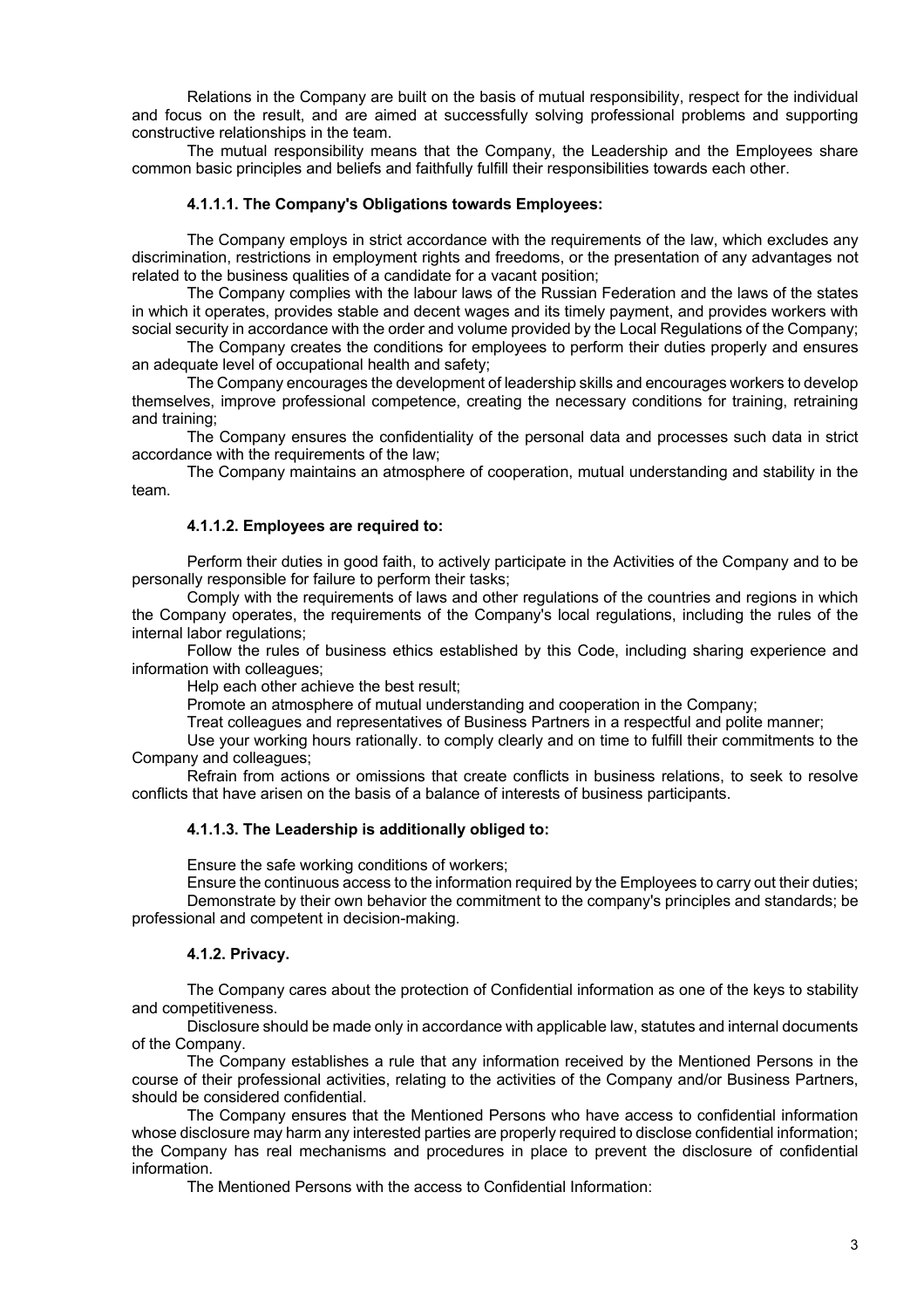undertake to use Confidential Information only in connection with the performance of their duties or the exercise of their powers;

do not have the right to disclose Confidential Information (even after the termination of relations with the Company) to third parties, including other persons and their families, unless the disclosure of such information is required in accordance with the requirements of the law:

### **4.1.3. Actions under Conflict of Interest.**

The Company seeks to exclude any possibility of a conflict of interest.

The Mentioned Persons, in their professional activities, should avoid situations that lead to or potentially lead to conflicts of interest. In particular, the Mentioned Persons are required to:

Perform their functions on the basis of the principle of priority of the Interests of the Company, and not to allow the influence of personal interests and interests of family members, friendly and other relations on the decision-making process in the Company's activities. If the personal interests of the Mentioned Persons are contrary to or may be contrary to the interests of the Company, they are obliged to report it immediately to the Company;

Refrain from competition with the Company, including any business transactions and investment projects, and should not have any property or financial interest in the activities of the Company's competitors;

Refrain from participating in decisions in the Company's transactions in which their personal interest or the interest of their affiliates are present;

Avoid situations in which receiving or transferring gifts, services, any other benefits can lead to a conflict of interest. At the same time, the Company allows the donation or receipt of gifts, services, any other benefits the Mentioned Persons only if:

(a) It is consistent with established business practices and does not violate existing laws and ethical standards;

b) Does not entail any obligations of the recipient to the grantor;

c) The value of the gift is justified by the reason and features of the business relationship of the recipient or grantor with the Company.

The Code does not cover all possible conflicts of interest, so those concerned must rely on their conscience and common sense and, in the event of questions, seek help.

#### **4.1.4. Protection and proper use of public property.**

Theft, bad faith and profligacy directly affect the profitability of the Company.

It is forbidden to use the Company's assets for purposes contrary to the law, internal documents and interests of the Company.

The Company makes every effort to protect and effectively use the Company's assets, while maintaining a balance of mutual interests, recognizing and respecting the legitimate rights of other participants in civil trafficking.

#### **The Mentioned Persons are required:**

Not to abuse the Company's assets and make every effort to use them properly;

To carefully handle and effectively use the property, logistical resources, financial resources of the Company;

To immediately inform the Company of all cases of fraud or theft (including alleged).

#### **4.2. The relationship between society and third parties.**

The Company is interested in continuously improving its business reputation, refrains from actions that can directly or indirectly negatively affect its reputation and builds relationships between third parties (particularly business partners) on the principles of mutual respect and cooperation, transparency, trust and fairness.

In relations with third parties, the Company is represented by authorized persons who are fully required to comply with the standards of business ethics established in this Code.

#### **4.2.1. Competition and fair conduct of business.**

The Company promotes the development of open markets for trade and investment, promotes competitive behaviour that demonstrates mutual respect among market participants, and does not tolerate unfair competition or abuse of market dominance.

All disputes between the Company and competitors are resolved in accordance with the law. The Company promotes long-term and sustainable relations with business partners by adhering to the principle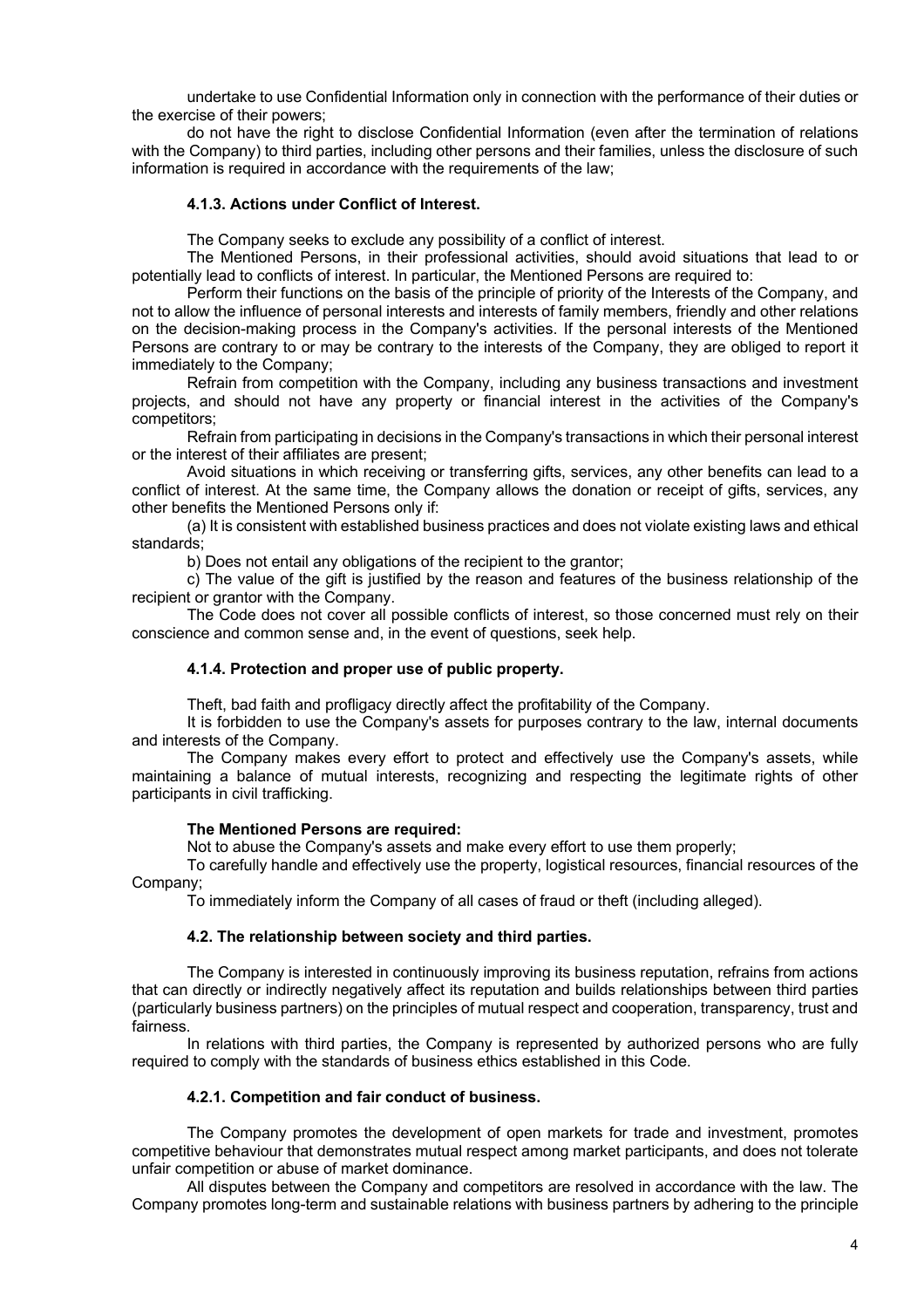of freedom of economic activity and the free movement of goods, services and finances. At the same time, the Company:

Seeks to do business only with reliable business partners who do not tolerate violations of the law in their practice and exclude corruption, discrimination and humiliation of human dignity;

Chooses business partners with reasonable care and caution based on their business qualities and the quality of their goods (works or services);

Builds relationships with suppliers of goods (works, services) on a mutually beneficial basis and, where possible, makes their choice through competitive procedures established by the Company;

The Company strives to maintain consumer confidence, improve product quality using modern technology, and ensure timely deliveries;

The Company faithfully fulfils its obligations to business partners and seeks to achieve the same behaviour from them;

The Company seeks to resolve all disputes arising in the process of carrying out activities through negotiations with the aim of developing a mutually acceptable solution for both parties.

#### **4.2.2. Relations with society and the state.**

The Company cooperates with state and local governments in accordance with the requirements of the legislation on the basis of the independence of the parties.

At the same time, the Company:

Complies with the current legislation, including all legal requirements applicable to its activities;

Pays taxes and other mandatory payments on time and in full;

Does not allow for unlawful attempts to influence decisions of public bodies and/or local governments to achieve its objectives;

does not allow corruption and other illegal actions in its activities, in the activities of subsidiaries and affiliates and the Mentioned Persons.

The Company does not participate directly or indirectly in political movements, parties or organizations.

The Mentioned Persons, as individuals, have the right to participate in political activities, religious and social organizations at their discretion in their spare time, as long as such participation does not contravene applicable legislation and the requirements of this Code. However, the participation of these persons in political activities, religious and social organizations should not create a real or potential conflict of interest.

The Company sees interaction with society as a key element of its corporate strategy, which is based on mutually beneficial and effective cooperation.

The Company has a policy of high social responsibility to employees, their families and society as a whole.

## **V. COMPLIANCE WITH THE RULES OF BUSINESS ETHICS**

5.1. The Director General of the Company organizes and enforces this Code of Conduct and informs the Mentioned Persons of its application practices.

5.2. The Development Director of the Company, within their purview, is responsible for overseeing the implementation of the Code's requirements.

5.3. All Mentioned Persons, regardless of their position, are required to comply with this Code of Conduct.

5.4. The Mentioned Persons who have committed violations of the rules and regulations of this Code may, depending on the circumstances of the case, be held liable under the current legislation of the Russian Federation.

The Company considers the Employee's violation of the provisions of this Code as failure/inappropriate performance of the duties assigned to them. Employees who have committed a violation of the rules of business ethics under the Code may be subject to disciplinary penalties under the Russian Labour Code (remark, reprimand, dismissal on appropriate grounds).

5.5. In cases where the Employees have questions about the application of the rules and regulations of this Code and/or are unsure whether they are in compliance with their actions or decisions under the Code, they are required to seek advice from the Leadership of the Company.

5.6. The Employees are required to report to the Leadership of the Company all known cases of violations of the Code.

At the same time, the Employees are guaranteed the confidentiality of the information about the fact of their statement and the absence of any prosecution.

The person who has received the relevant appeal is obliged to verify its credibility independently and, if the fact reported in the statement is confirmed, initiate proceedings and bring the guilty person to justice.